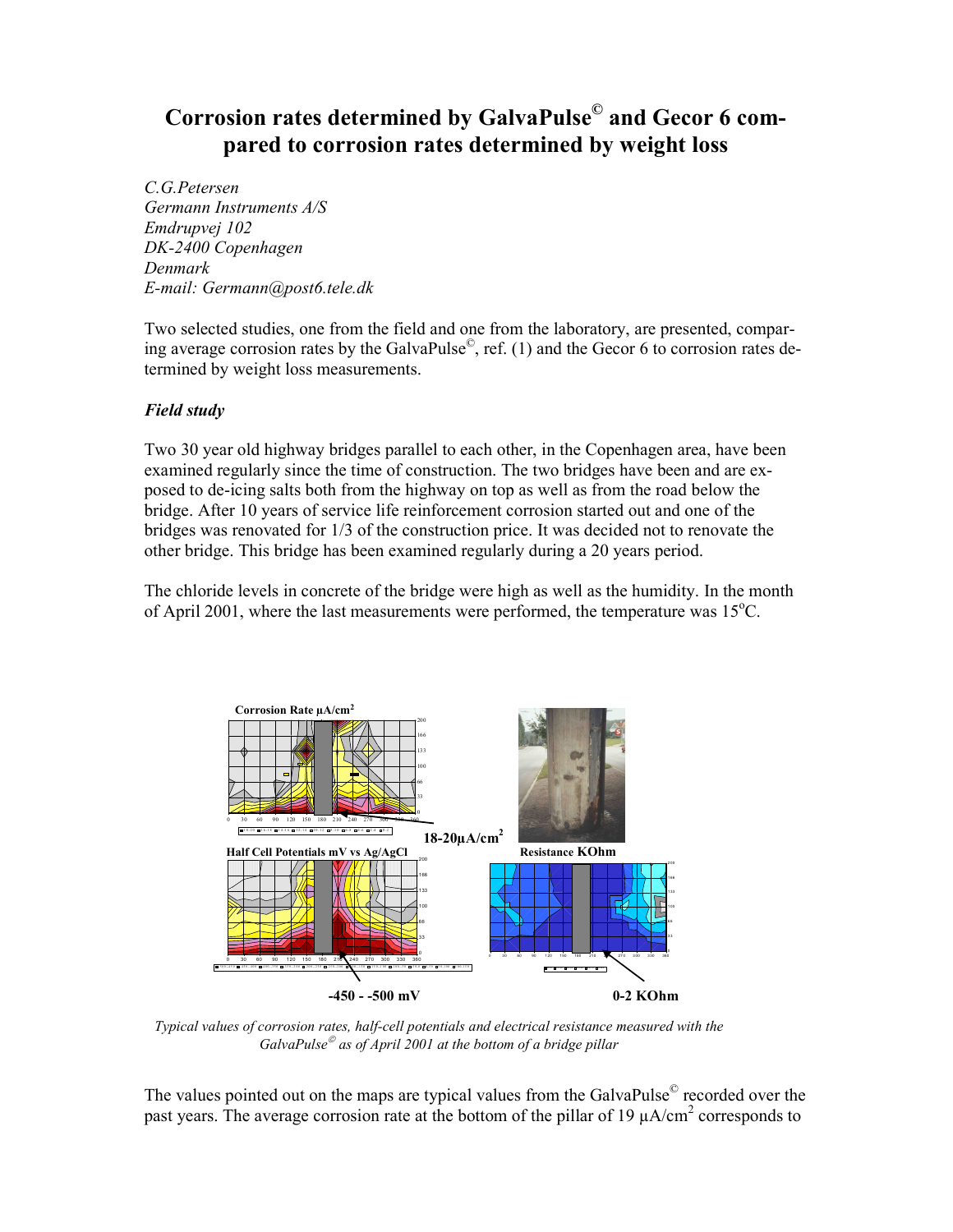a yearly cross section-loss of approximately 200  $\mu$ m (0.200 mm) using Faraday's Law. As the corrosion started out some 20 years ago, and assuming fairly constant corrosion rates over time, the estimated loss of cross-section would be approximately 4 mm.

At the same points corrosion rate measurements were made by a Gecor 6 instrument. The Gecor 6 results were in average 0.3  $\mu A/cm^2$ . Using Faraday's Law, the estimated loss of crosssection would be 3.4 µm/year and the total loss of cross-section since the initiation of the corrosion some 20 years ago approximately 0.07 mm, provided fairly constant corrosion rates over time.

The reinforcement was exposed at the bottom of the pillar and an average diameter reduction of approximately 4 mm was measured.

Similar comparisons were made on different locations at the highway bridge structure with generally the same results.

## Laboratory study

The laboratory tests carried out by BAM (Federal Institute of Materials and Testing) in Berlin, Germany are reported in extracts from ref. 2.

Seven concrete test blocks were prepared each with two reinforcement bars. The blocks were exposed to chlorides for 2800 hours and the corrosion rate was measured regularly by the GalvaPulse<sup>©</sup> and Gecor 6 corrosion rate instruments to determine the variation of the corrosion rate over time.

At the end of the exposure time the blocks were crushed and the reinforcement was cleaned for corrosion products. The weight loss of every reinforcement bar was determined and by means of Faradays law translated to  $\mu A/cm^2$ .

As the weight loss is corresponding to the average corrosion rate it was necessary to integrate the corrosion rates, determined by the two different instruments over time to be able to compare to the actual weight loss measured.



Corrosion rates determined by GalvaPulse<sup>©</sup> on specimens type SC 41  $A+B$  and KR 41  $A+B$